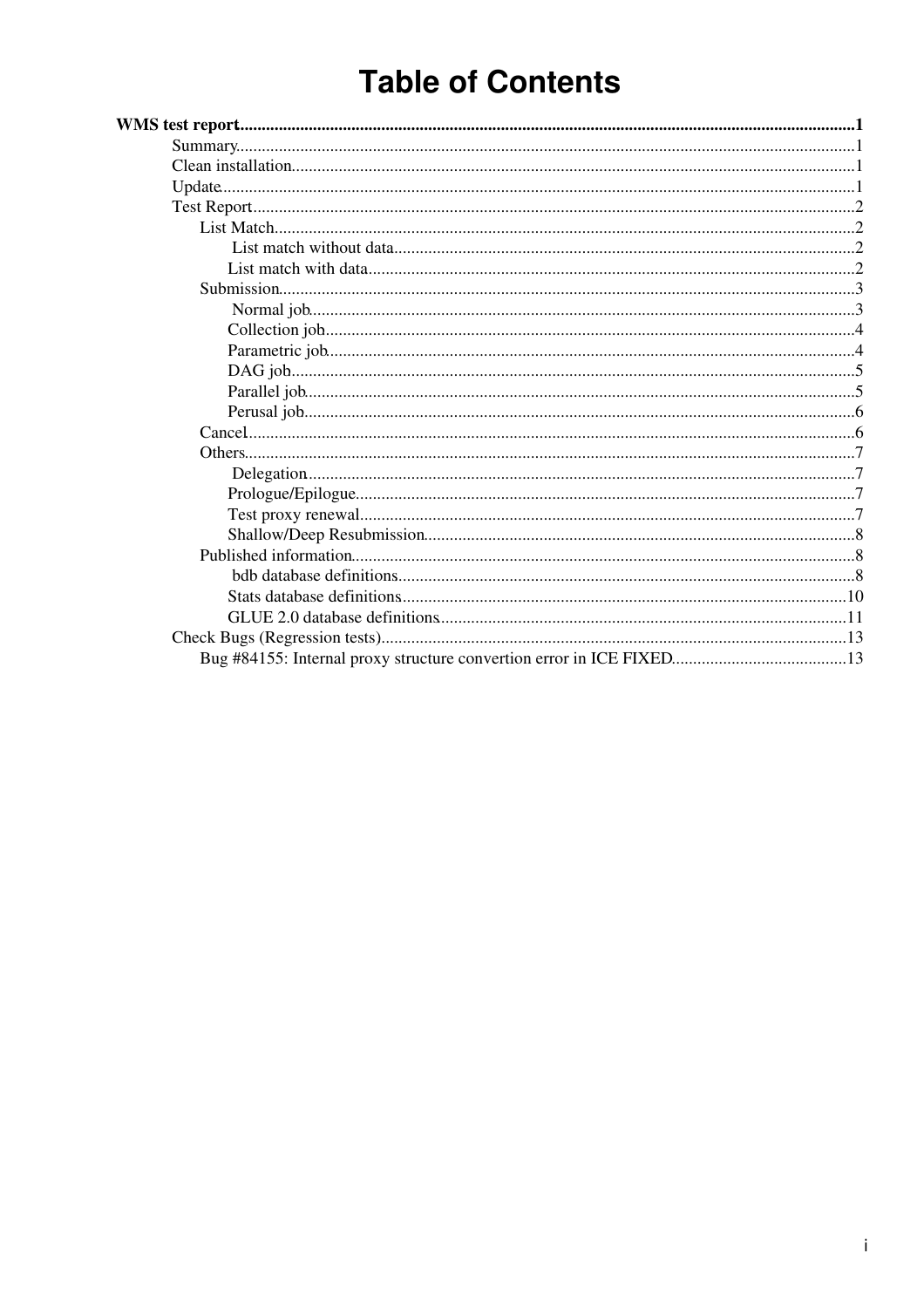# <span id="page-1-0"></span>**WMS test report**

# <span id="page-1-1"></span>**Summary**

- Component: **WMS 3.3.1-1**
- Savannah task: [21572](https://savannah.cern.ch/task/index.php?21572)
- ETICS Subsystem Configuration Name: **emi-wms\_R\_3\_3\_3\_1**
- VCS Tag: *emi-ice\_R\_3\_3\_3\_1*
- EMI Major Release: **EMI 1 (Kebnekaise)**
- Platform: sl5 epel
- Build reports: http://etics-repository.cern.ch/repository/reports/id/44a7e64a-8267-453f-b0c8-527672d98223/sl5\_x86\_64\_gcc
- Repository: http://etics-repository.cern.ch/repository/pm/registered/repomd/id/44a7e64a-8267-453f-b0c8-527672d98223/s
- Certification report: [CertReport\\_EMI1.4.txt](https://wiki-igi.cnaf.infn.it/twiki/pub/WMS/Task21572/CertReport_EMI1.4.txt)
- Author: Alessio Gianelle
- Outcome: **Certified**

## <span id="page-1-2"></span>**Clean installation**

• Starting from a SL5 x86\_64 kernel machine:

```
[root@cream-44 ~]# cat /etc/redhat-release
Scientific Linux SL release 5.5 (Boron)
[root@cream-44 ~]# uname -a
Linux cream-44.pd.infn.it 2.6.18-238.5.1.el5xen #1 SMP Tue Mar 1 19:22:01 EST 2011 x86_64 x86_64
```
- cd /etc/yum.repos.d/
- wget --no-check-certificate<https://twiki.cern.ch/twiki/pub/EMI/EMI1Updates/testing.repo>
- yum clean all
- yum install ca-policy-egi-core
- yum install emi-wms
	- ♦ See [log](http://wiki.italiangrid.org/twiki/pub/WMS/Task21572/install.txt) file
- /opt/glite/yaim/bin/yaim -c -s /usr/local/nfs/jra1\_test/cream-44/site-info\_wms.def -n WMS ♦ See [log](http://wiki.italiangrid.org/twiki/pub/WMS/Task21572/configure.txt) file

# <span id="page-1-3"></span>**Update**

• Starting from a production version:

```
[root@devel11 ~]# cat /etc/emi-release
EMI release 1.0 (Kebnekaise)
[root@devel11 ~]# cat /etc/emi-version 
1.1.0-1
```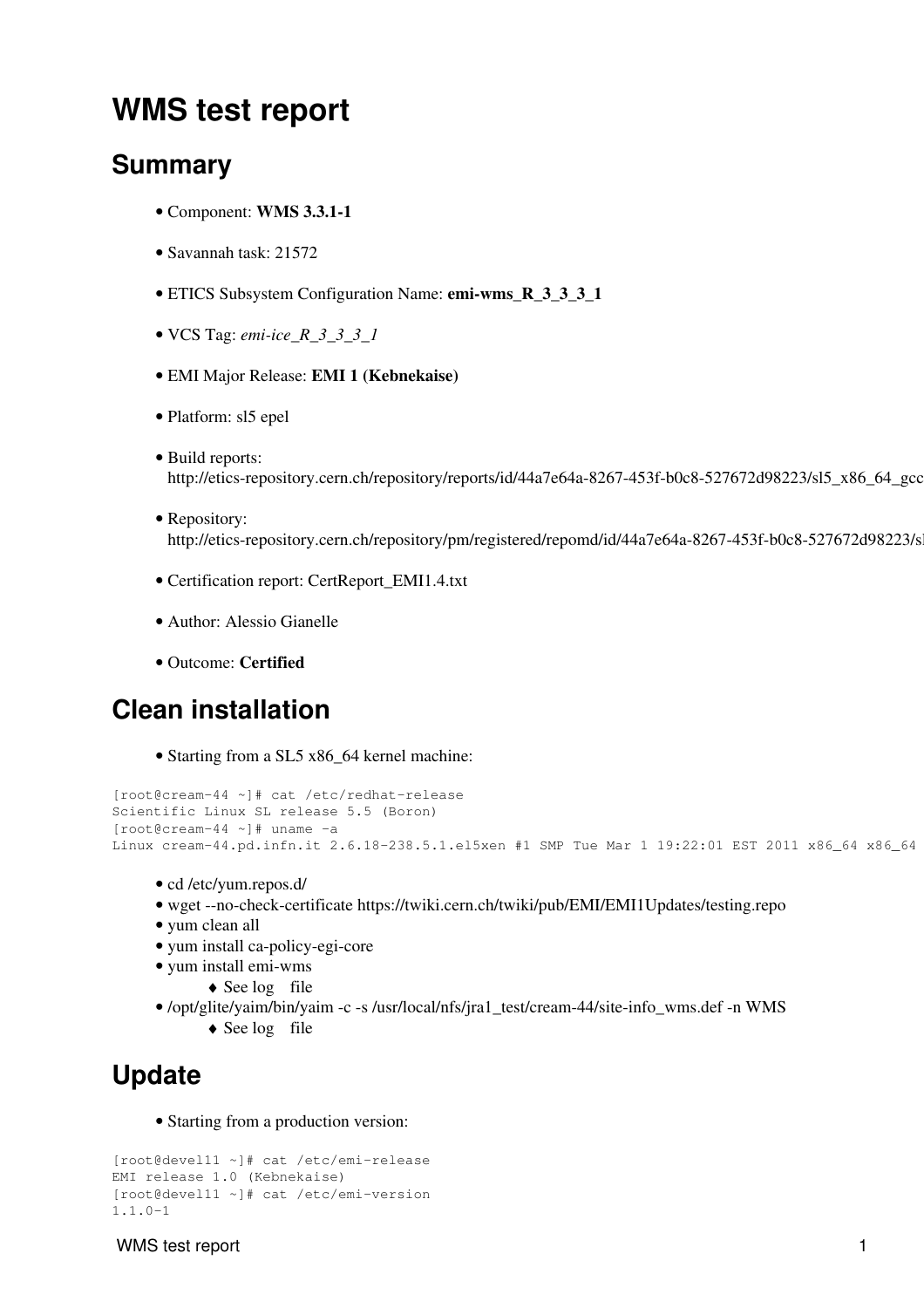- wget --no-check-certificate<https://twiki.cern.ch/twiki/pub/EMI/EMI1Updates/testing.repo>
- yum clean all
- yum update
- /opt/glite/yaim/bin/yaim -c -s site-info.def -n WMS
- /etc/init.d/glite-wms-ice restart
- See [log](http://wiki.italiangrid.org/twiki/pub/WMS/Task21572/update.txt) file

## <span id="page-2-0"></span>**Test Report**

### <span id="page-2-1"></span>**List Match**

### <span id="page-2-2"></span> **List match without data**

```
===> +++++++++++++++++++++++++++++++++++++++++++++++++++++
===> + TestSuite of the WMS Service 
===> + Description: WMS Job ListMatch Testing 
===> +++++++++++++++++++++++++++++++++++++++++++++++++++++
 Test 1: check if glite-wms-job-list-match command exists 
 Test 2: test a simple matching 
 Test 3: check --delegationid option 
 Test 4: exclude a CE from the match 
 Test 5: try a failure matching (Requirements == false) 
====> Test: WMS-listmatch-test.py
===> WMS: cream-44.pd.infn.it
===> Started: 16:22:26
===> Ended : 16:22:31
==->===> === test PASSED ===
```
Test log file is [WMSService-TS\\_20110719162226.log](https://wiki-igi.cnaf.infn.it/twiki/pub/WMS/Task21572/WMSService-TS_20110719162226.log)

### <span id="page-2-3"></span>**List match with data**

```
[ale@cream-12 DataReq]$ glite-wms-job-list-match -a -c ../etc/wmp_cream-44.conf data-req.jdl
Connecting to the service https://cream-44.pd.infn.it:7443/glite_wms_wmproxy_server
==========================================================================
             COMPUTING ELEMENT IDs LIST 
 The following CE(s) matching your job requirements have been found:
    *CEId*
 - cert-15.pd.infn.it:8443/cream-lsf-cert
 - grid010.ct.infn.it:2119/jobmanager-lcgpbs-cert
  - prod-ce-01.pd.infn.it:8443/cream-lsf-cert
  - prod-ce-02.pd.infn.it:2119/jobmanager-lcglsf-cert
==========================================================================
```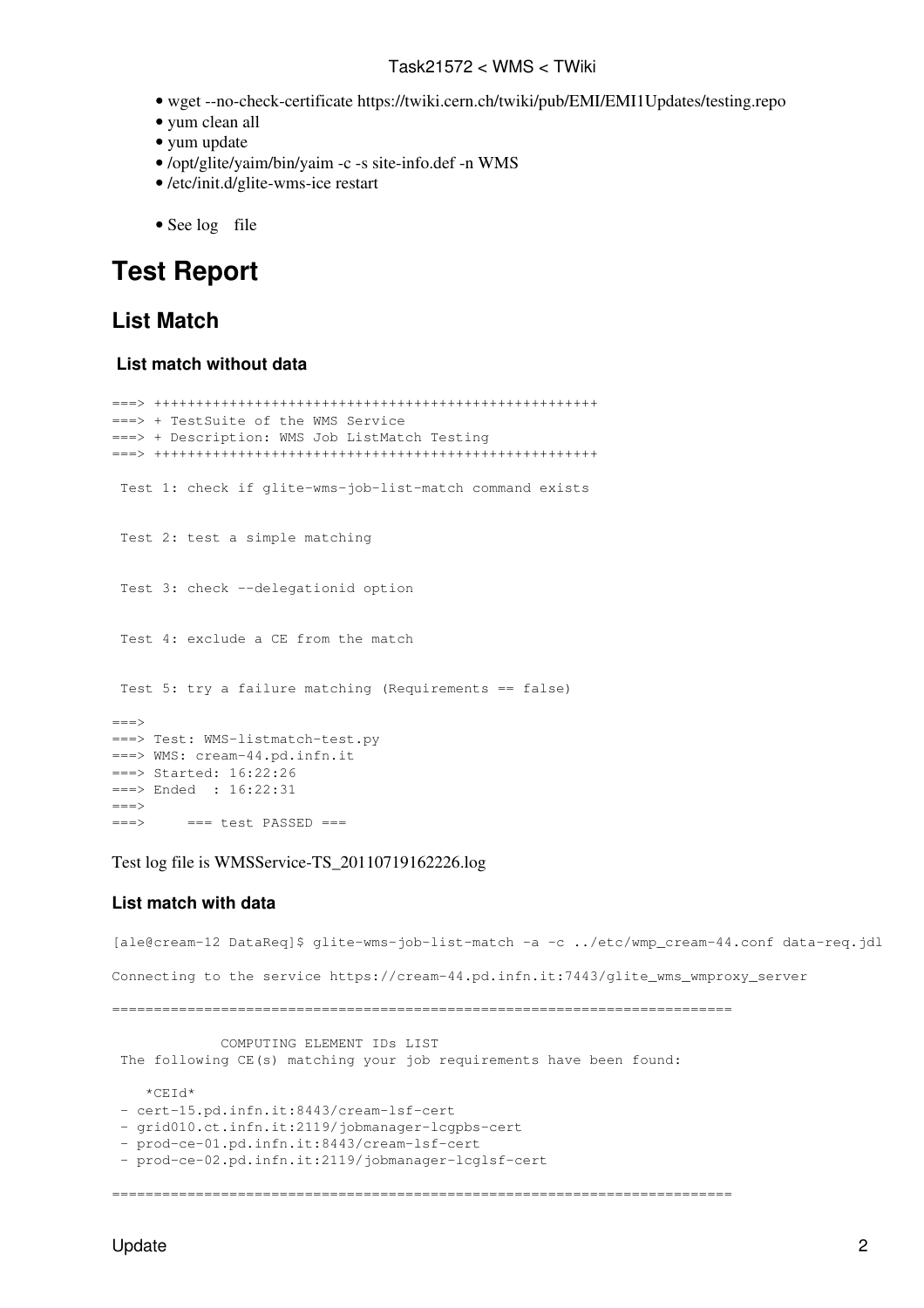### <span id="page-3-0"></span>**Submission**

### <span id="page-3-1"></span> **Normal job**

```
===> +++++++++++++++++++++++++++++++++++++++++++++++++++++
===> + TestSuite of the WMS Service 
===> + Description: Test a complete job cycle: from submission to get output 
===> +++++++++++++++++++++++++++++++++++++++++++++++++++++
 Set 1: Submit a normal job (3 cases LCG-CE, CREAM, general) 
 Test 1A: Submit to an LCG-CE 
 Test 1B: Submit to a CREAM CE 
 Test 1C: Submit without restrictions 
=-====> Test: WMS-job-cycle.py
===> WMS: cream-44.pd.infn.it
===> Started: 13:38:29
===> Ended : 13:45:50
=
```
 $==> == test PASSED ==$ 

Test log file is [WMSService-TS\\_20110719133829.log](https://wiki-igi.cnaf.infn.it/twiki/pub/WMS/Task21572/WMSService-TS_20110719133829.log)

### • Submit using an EMI VOMS server (e.g. using vo testers.eu-emi.eu)

```
[ale@cream-12 UI]$ voms-proxy-init -voms testers.eu-emi.eu 
Your identity: /C=IT/O=INFN/OU=Personal Certificate/L=Padova/CN=Alessio Gianelle
Creating temporary proxy .................................... Done
Contacting emitestbed07.cnaf.infn.it:15002 [/C=IT/O=INFN/OU=Host/L=CNAF/CN=emitestbed07.cnaf.inf
Creating proxy ........................................................ Done
Your proxy is valid until Wed Jul 20 06:09:28 2011
[ale@cream-12 UI]$ glite-wms-job-submit -a -c etc/wmp_devel11.conf test2.jdl 
Connecting to the service https://devel11.cnaf.infn.it:7443/glite_wms_wmproxy_server
====================== glite-wms-job-submit Success ======================
The job has been successfully submitted to the WMProxy
Your job identifier is:
https://devel11.cnaf.infn.it:9000/8TrQcQeh-gr68oHlL6Sd8A
==========================================================================
[ale@cream-12 UI]$ glite-wms-job-status https://devel11.cnaf.infn.it:9000/8TrQcQeh-gr68oHlL6Sd8A
======================= glite-wms-job-status Success =======================
BOOKKEEPING INFORMATION:
Status info for the Job : https://devel11.cnaf.infn.it:9000/8TrQcQeh-gr68oHlL6Sd8A
Current Status: Done (Success)
Logged Reason(s):
     - job completed
    - Job Terminated Successfully<br>code: 0
Exit code:
Status Reason: Job Terminated Successfully
```
### Submission 3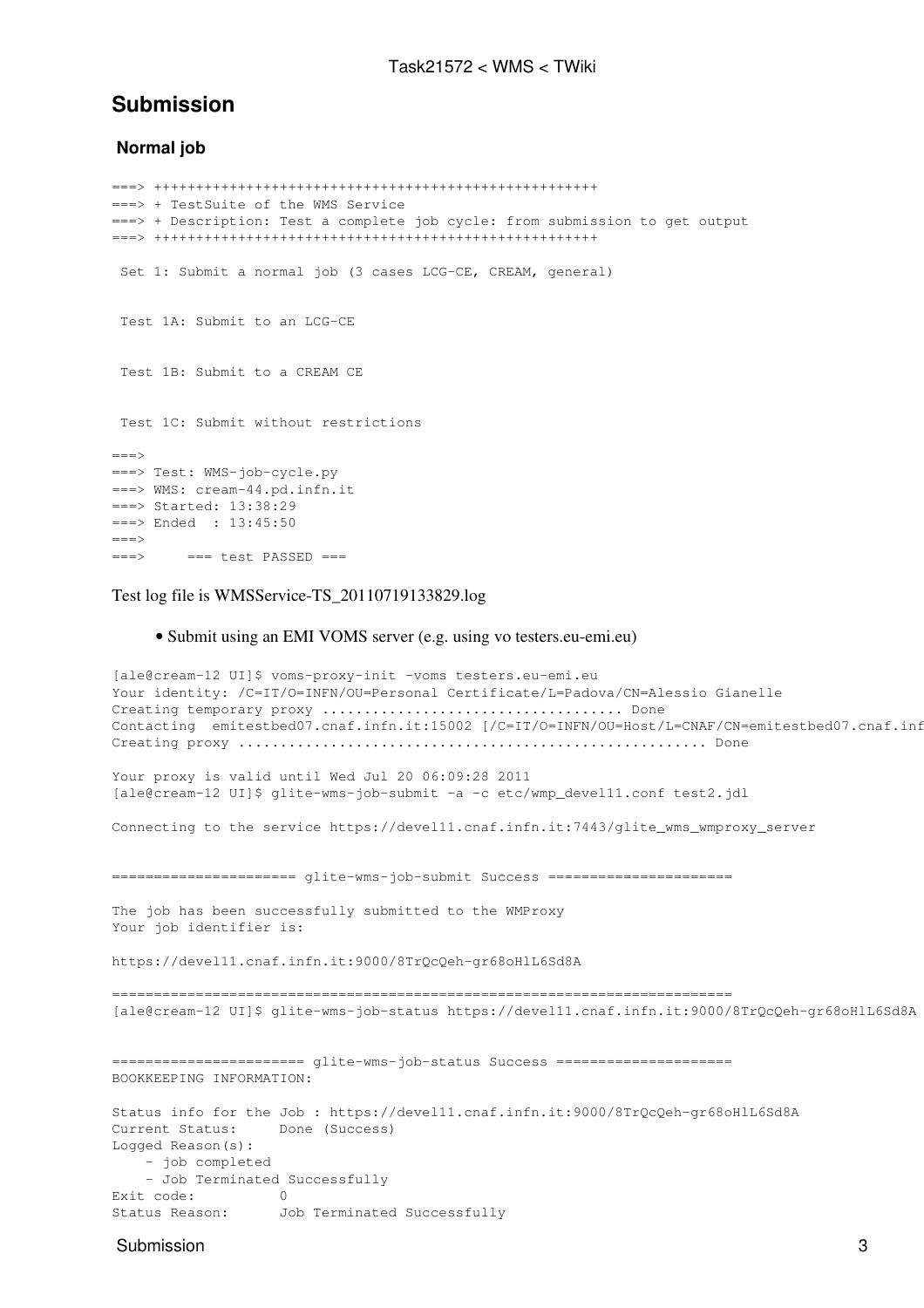Destination: cream-40.pd.infn.it:8443/cream-pbs-creamtest2 Submitted: Tue Jul 19 18:09:36 2011 CEST ========================================================================== [ale@cream-12 UI]\$ glite-wms-job-output https://devel11.cnaf.infn.it:9000/8TrQcQeh-gr68oHlL6Sd8A

Connecting to the service https://devel11.cnaf.infn.it:7443/glite\_wms\_wmproxy\_server

================================================================================

JOB GET OUTPUT OUTCOME

Output sandbox files for the job: https://devel11.cnaf.infn.it:9000/8TrQcQeh-gr68oHlL6Sd8A have been successfully retrieved and stored in the directory: /tmp/jobOutput/ale\_8TrQcQeh-gr68oHlL6Sd8A

================================================================================

[ale@cream-12 UI]\$ cat /tmp/jobOutput/ale\_8TrQcQeh-gr68oHlL6Sd8A/std.out total 16 drwxr-xr-x 2 tst01 testers 4096 Jul 19 18:09 . drwxr-xr-x 3 tst01 testers 4096 Jul 19 18:09 .. -rw-r--r-- 1 tst01 testers 379 Jul 19 18:09 .BrokerInfo -rw-r--r-- 1 tst01 testers 0 Jul 19 18:09 std.out -rw-r--r-- 1 tst01 testers 397 Jul 19 18:09 test2.jdl  $-rw-r--r-1$  tst01 testers 0 Jul 19 18:09 .tmp\_file

### <span id="page-4-0"></span>**Collection job**

===> +++++++++++++++++++++++++++++++++++++++++++++++++++++ ===> + TestSuite of the WMS Service ===> + Description: Test a complete job cycle: from submission to get output ===> +++++++++++++++++++++++++++++++++++++++++++++++++++++ Set 2: Submit a bulk of jobs (3 cases LCG-CE, CREAM, general) Test 2A: Submit to an LCG-CE Test 2B: Submit to a CREAM CE Test 2C: Submit without restrictions  $=$ ===> Test: WMS-job-cycle.py ===> WMS: cream-44.pd.infn.it ===> Started: 13:52:51 ===> Ended : 14:00:19  $=$  $==$   $==$   $+est$  PASSED  $==$ 

Test log file is [WMSService-TS\\_20110719135251.log](https://wiki-igi.cnaf.infn.it/twiki/pub/WMS/Task21572/WMSService-TS_20110719135251.log)

### <span id="page-4-1"></span>**Parametric job**

```
===> +++++++++++++++++++++++++++++++++++++++++++++++++++++
===> + TestSuite of the WMS Service 
===> + Description: Test a complete job cycle: from submission to get output 
===> +++++++++++++++++++++++++++++++++++++++++++++++++++++
 Set 3: Submit a parametric job (3 cases LCG-CE, CREAM, general)
```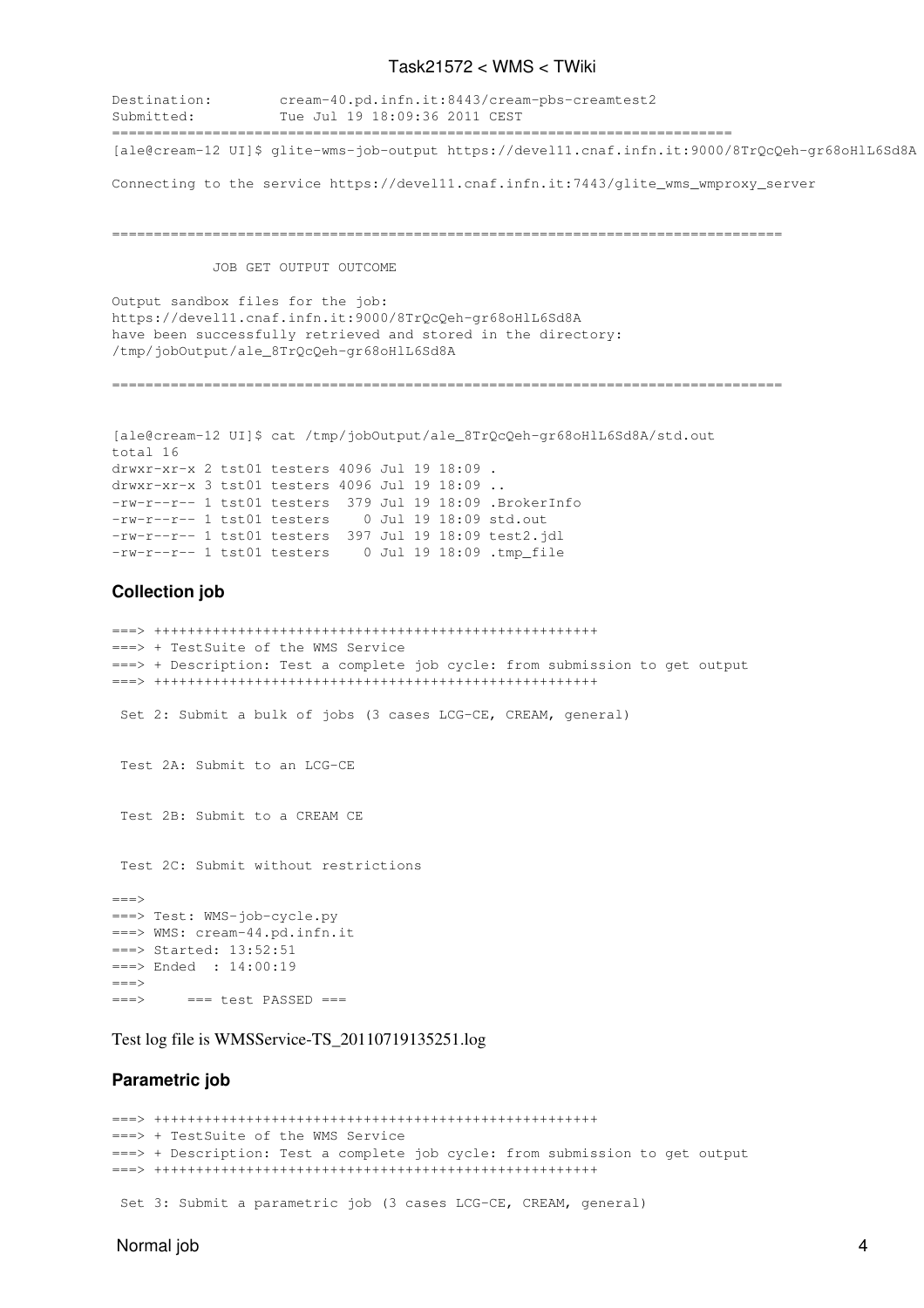```
 Test 3A: Submit to an LCG-CE 
  Test 3B: Submit to a CREAM CE 
 Test 3C: Submit without restrictions 
====> Test: WMS-job-cycle.py
===> WMS: cream-44.pd.infn.it
===> Started: 14:08:39
===> Ended : 14:14:59
==>==&= == test PASSED ==
```
Test log file is [WMSService-TS\\_20110719140839.log](https://wiki-igi.cnaf.infn.it/twiki/pub/WMS/Task21572/WMSService-TS_20110719140839.log)

### <span id="page-5-0"></span>**DAG job**

```
===> +++++++++++++++++++++++++++++++++++++++++++++++++++++
===> + TestSuite of the WMS Service 
===> + Description: Test a complete job cycle: from submission to get output 
===> +++++++++++++++++++++++++++++++++++++++++++++++++++++
Set 4: Submit a DAG job
===>===> Test: WMS-job-cycle.py
===> WMS: cream-44.pd.infn.it
===> Started: 15:05:23
===> Ended : 15:10:32
==->===> === test PASSED ===
```
Test log file is [WMSService-TS\\_20110719150523.log](https://wiki-igi.cnaf.infn.it/twiki/pub/WMS/Task21572/WMSService-TS_20110719150523.log)

### <span id="page-5-1"></span>**Parallel job**

```
===> +++++++++++++++++++++++++++++++++++++++++++++++++++++
===> + TestSuite of the WMS Service 
===> + Description: Test a complete job cycle: from submission to get output 
===> +++++++++++++++++++++++++++++++++++++++++++++++++++++
 Set 5: Submit a MPI job (3 cases LCG-CE, CREAM, general) 
 Test 5A: Submit to an LCG-CE 
 Test 5B: Submit to a CREAM CE 
 Test 5C: Submit without restrictions 
====> Test: WMS-job-cycle.py
===> WMS: devel11.cnaf.infn.it
===> Started: 15:27:55
===> Ended : 15:36:16
==-\times===> === test PASSED ===
```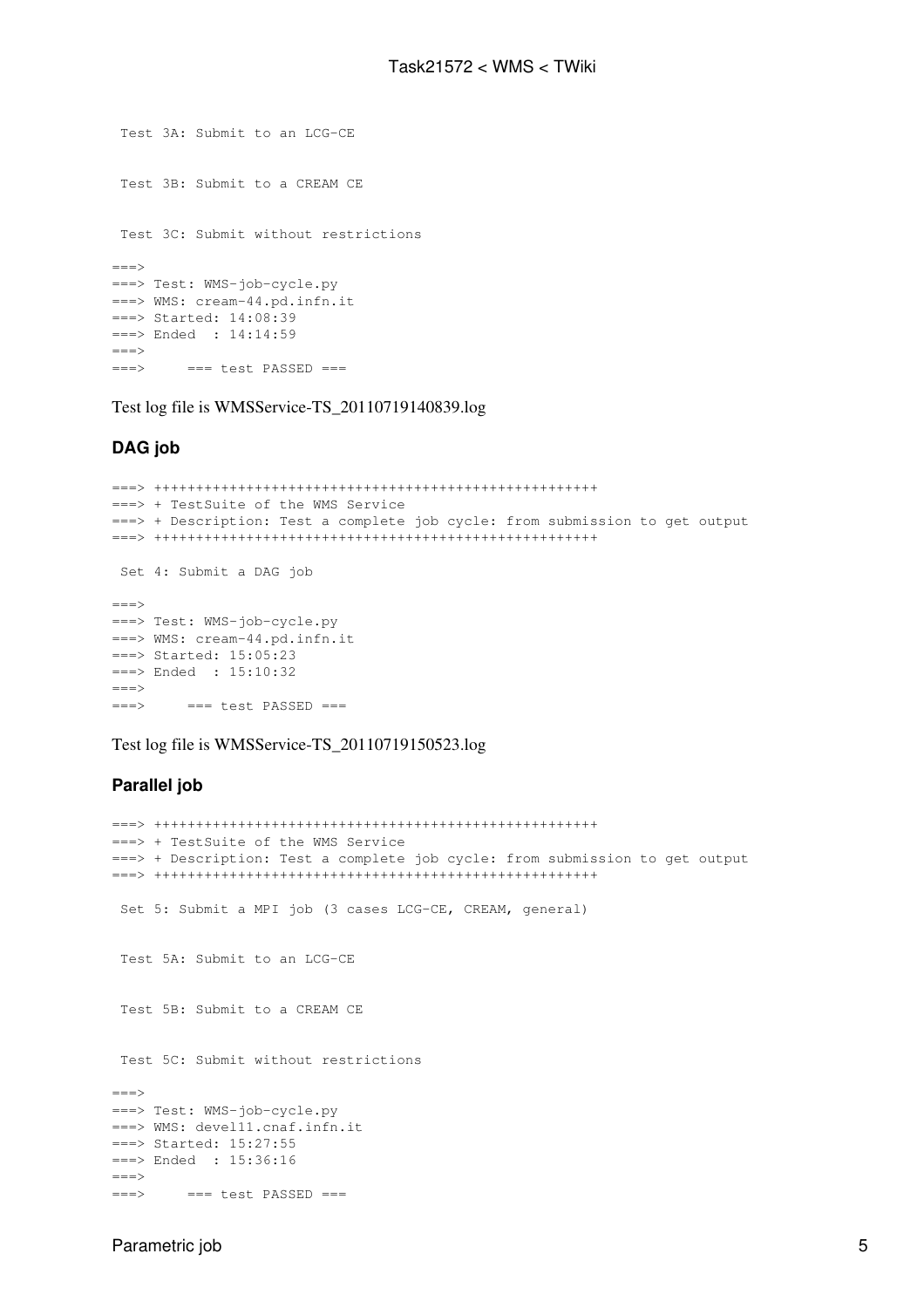Test log file is [WMSService-TS\\_20110719152755.log](https://wiki-igi.cnaf.infn.it/twiki/pub/WMS/Task21572/WMSService-TS_20110719152755.log)

### <span id="page-6-0"></span>**Perusal job**

```
===> +++++++++++++++++++++++++++++++++++++++++++++++++++++
===> + TestSuite of the WMS Service 
===> + Description: Test a complete job cycle: from submission to get output 
===> +++++++++++++++++++++++++++++++++++++++++++++++++++++
 Set 6: Submit a perusal job 
 BEWARE default min perusal interval is 1000 secs, so this phase could take many minutes 
==->===> Test: WMS-job-cycle.py
===> WMS: cream-44.pd.infn.it
===> Started: 15:42:36
===> Ended : 16:09:57
==->==> == test PASSED ==Test log file is WMSService-TS_20110719154236.log
```
### <span id="page-6-1"></span>**Cancel**

```
 ===> +++++++++++++++++++++++++++++++++++++++++++++++++++++
===> + TestSuite of the WMS Service 
===> + Description: WMS Job Cancel Testing 
===> +++++++++++++++++++++++++++++++++++++++++++++++++++++
 Test 1: Try to cancel a normal job 
 Test 2: Try to cancel a DAG job 
  Test 3: Try to cancel one node of a DAG job 
  Test 4: Try to cancel a collection job 
  Test 5: Try to cancel one node of a collection job 
  Test 6: Try to cancel a parametric job 
  Test 7: Try to cancel one node of a parametric job 
 Test 8: Try to cancel a MPI job 
==->===> Test: WMS-job-cancel.py
===> WMS: cream-44.pd.infn.it
===> Started: 17:13:52
===> Ended : 17:17:42
==->===> === test PASSED ===
```
Test log file is [WMSService-TS\\_20110719171352.log](https://wiki-igi.cnaf.infn.it/twiki/pub/WMS/Task21572/WMSService-TS_20110719171352.log)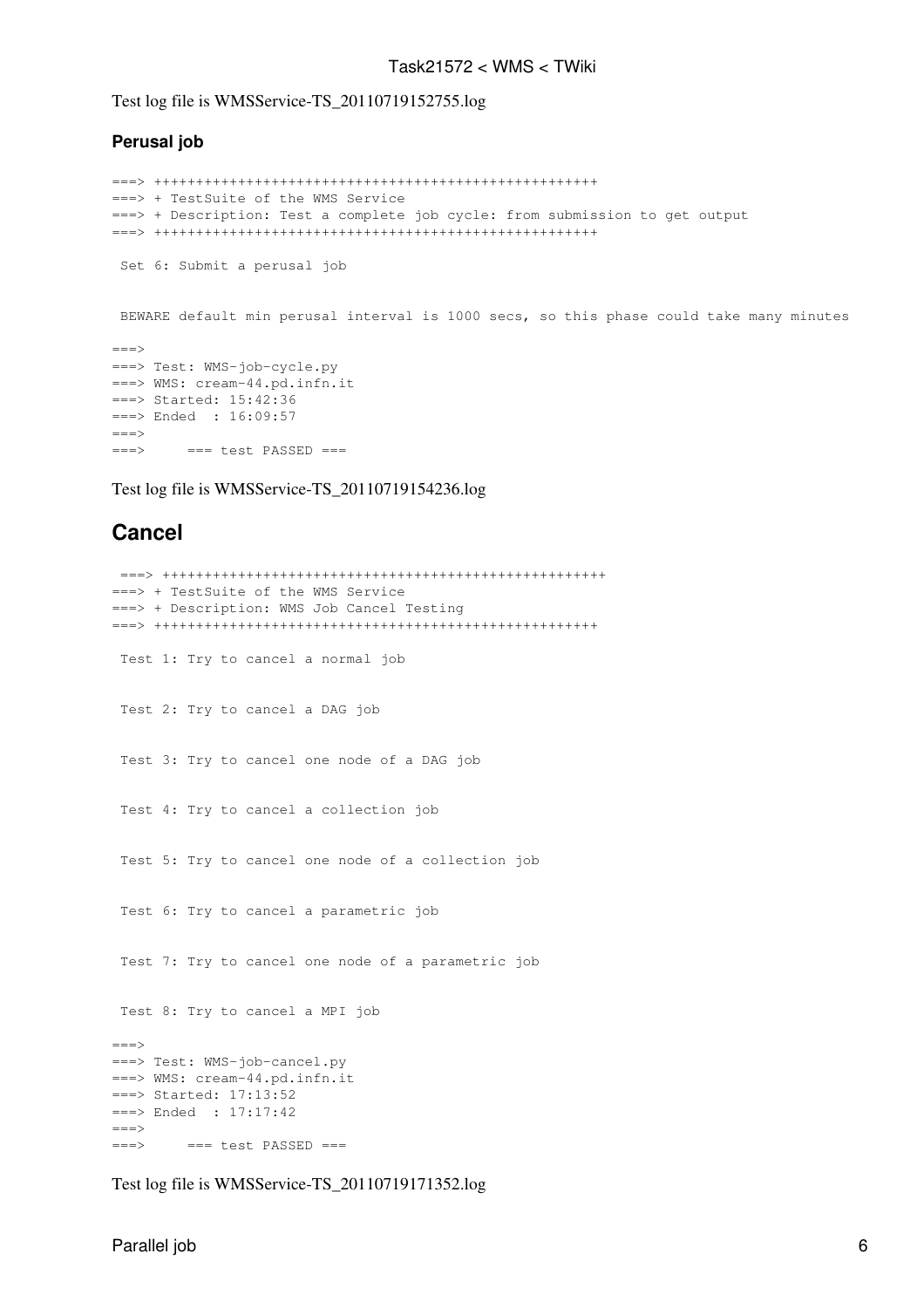### <span id="page-7-0"></span>**Others**

### <span id="page-7-1"></span> **Delegation**

```
===> +++++++++++++++++++++++++++++++++++++++++++++++++++++
===> + TestSuite of the WMS Service 
===> + Description: Test delegation operation 
===> +++++++++++++++++++++++++++++++++++++++++++++++++++++
Enter the user proxy password:
 Test 1: Check --autm-delegation option 
 Test 2: Check --delegationid option 
 Test 3: Try to delegate with a short proxy and check the validity 
 Test 4: Works with expired proxy 
==->===> Test: WMS-delegation-test.py
===> WMS: devel11.cnaf.infn.it
===> Started: 17:21:39
===> Ended : 17:22:55
==->== == +est PASSED ==
```
Test log file is [WMSService-TS\\_20110719172139.log](https://wiki-igi.cnaf.infn.it/twiki/pub/WMS/Task21572/WMSService-TS_20110719172139.log)

### <span id="page-7-2"></span>**Prologue/Epilogue**

```
===> +++++++++++++++++++++++++++++++++++++++++++++++++++++
===> + TestSuite of the WMS Service 
===> + Description: WMS test prologue and epilogue attributes 
===> +++++++++++++++++++++++++++++++++++++++++++++++++++++
 Test 1: Test prologue attribute 
 Test 2: Test epilogue attribute 
 Test 3: Test prologue and epilogue attributes 
==->===> Test: WMS-prologue-epilogue.py
===> WMS: devel11.cnaf.infn.it
===> Started: 17:26:48
===> Ended : 17:32:39
====> === test PASSED ===
```
Test log file is [WMSService-TS\\_20110719172648.log](https://wiki-igi.cnaf.infn.it/twiki/pub/WMS/Task21572/WMSService-TS_20110719172648.log)

### <span id="page-7-3"></span>**Test proxy renewal**

===> +++++++++++++++++++++++++++++++++++++++++++++++++++++ ===> + TestSuite of the WMS Service ===> + Description: WMS test proxy renewal operation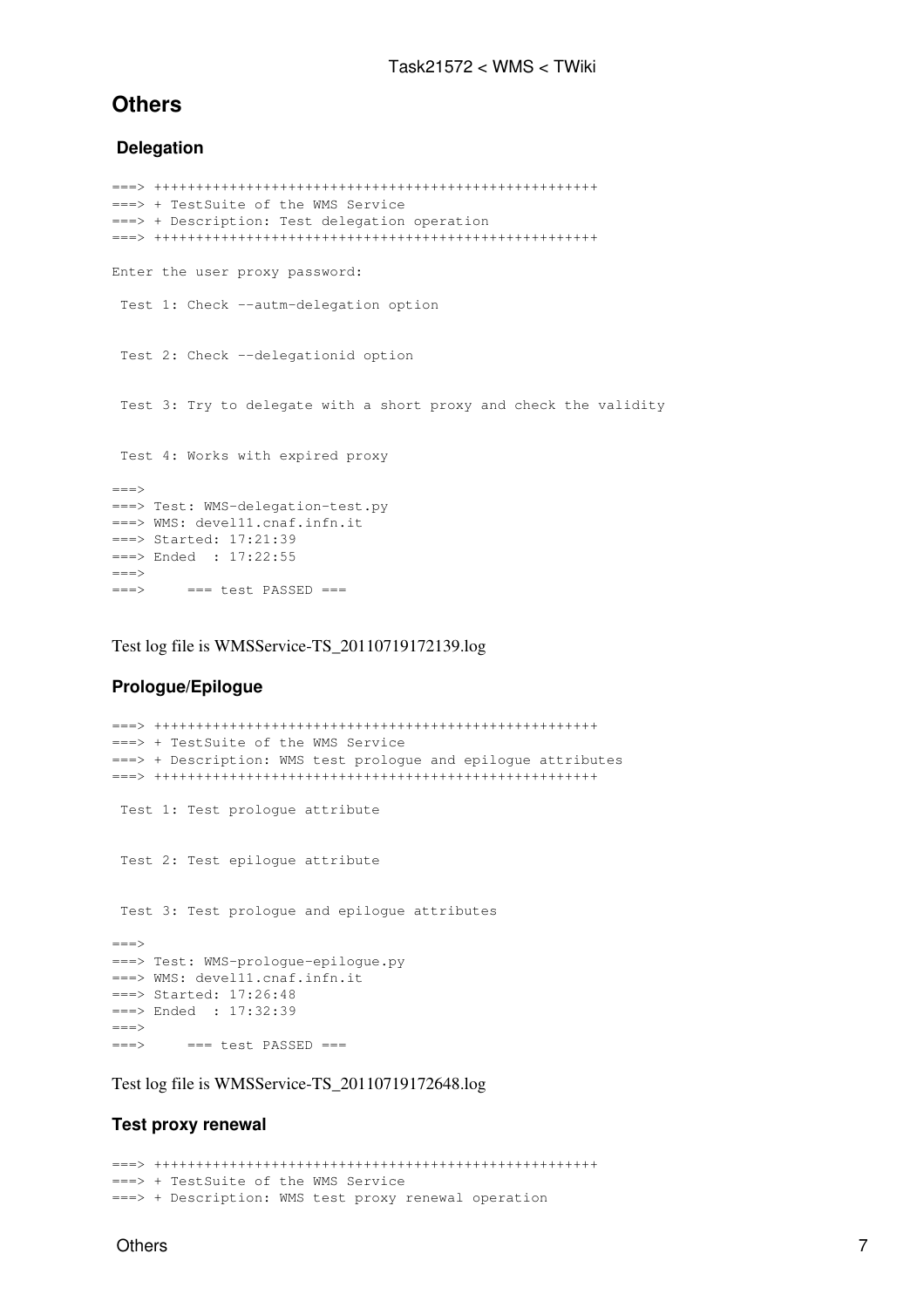```
===> +++++++++++++++++++++++++++++++++++++++++++++++++++++
Enter the user proxy password:
 Test 1: Test proxy renewal with LCG CE 
 Test 2: Test proxy renewal with CREAM CE 
 Test 3: Test proxy renewal with LCG CE (without setting MYPROXYSERVER) 
 Test 4: Test proxy renewal with CREAM CE (without setting MYPROXYSERVER) 
====> Test: WMS-proxy-renewal.py
===> WMS: devel11.cnaf.infn.it
===> Started: 16:55:27
===> Ended : 17:58:34
---<==> == test PASSED ==
```
Test log file is [WMSService-TS\\_20110719165527.log](https://wiki-igi.cnaf.infn.it/twiki/pub/WMS/Task21572/WMSService-TS_20110719165527.log)

### <span id="page-8-0"></span>**Shallow/Deep Resubmission**

```
===> +++++++++++++++++++++++++++++++++++++++++++++++++++++
===> + TestSuite of the WMS Service 
===> + Description: WMS Job Resubmission Testing 
===> +++++++++++++++++++++++++++++++++++++++++++++++++++++
 Test 1: Try a shallow resubmission 
 Test 2: Try a deep resubmission 
====> Test: WMS-job-resubmit.py
===> WMS: devel11.cnaf.infn.it
===> Started: 17:36:07
===> Ended : 17:49:16
==->===> === test PASSED ===
```
Test log file is [WMSService-TS\\_20110719173607.log](https://wiki-igi.cnaf.infn.it/twiki/pub/WMS/Task21572/WMSService-TS_20110719173607.log)

### <span id="page-8-1"></span>**Published information**

### <span id="page-8-2"></span> **bdb database definitions**

• ldapsearch -x -H ldap://cream-44.pd.infn.it:2170 -b 'o=grid'

```
# extended LDIF
#
# LDAPv3
# base <o=grid> with scope subtree
# filter: (objectclass=*)
# requesting: ALL
#
# grid
dn: o=grid
```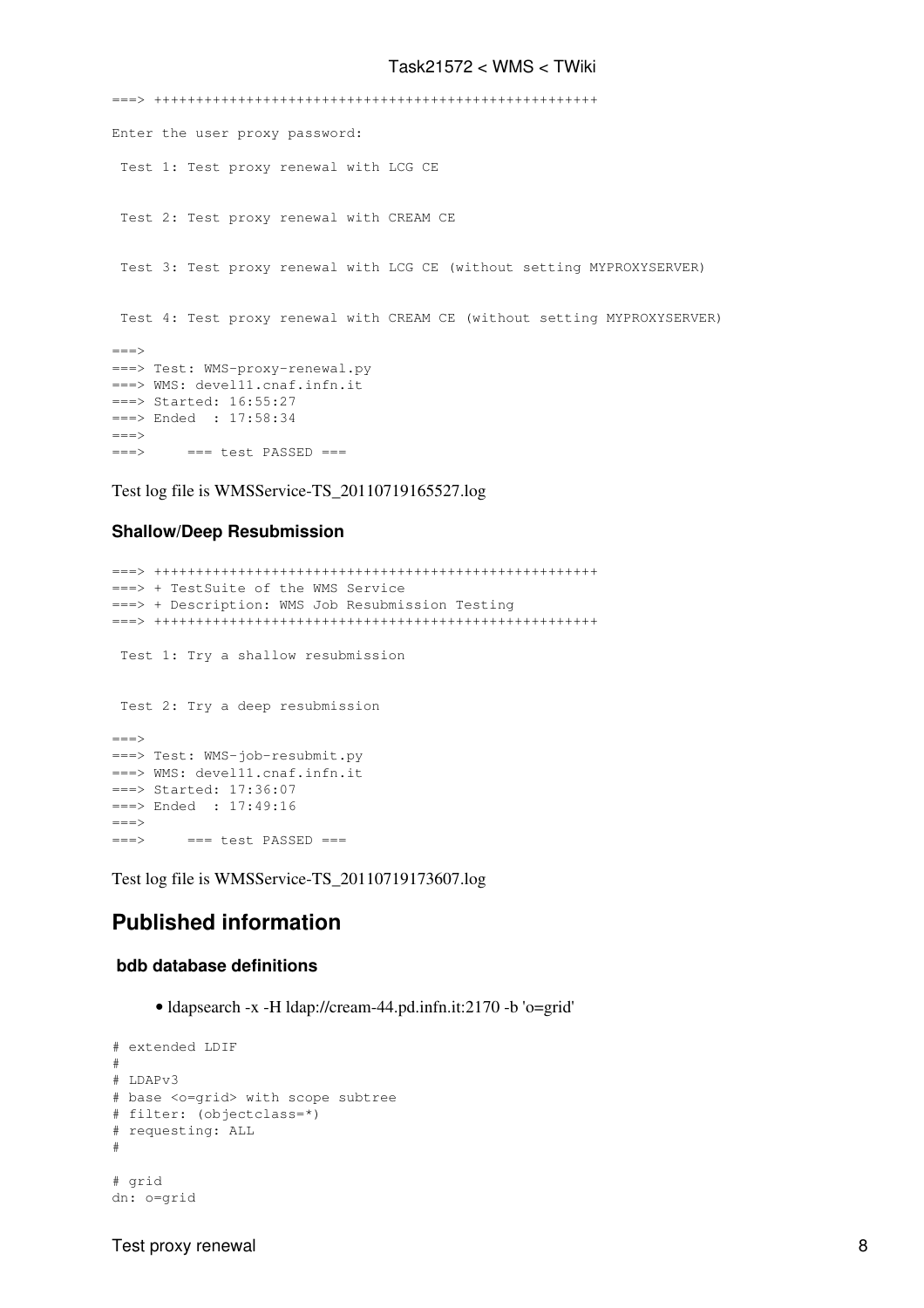```
objectClass: organization
o: grid
# local, grid
dn: Mds-Vo-name=local,o=grid
Mds-Vo-name: local
objectClass: Mds
# resource, grid
dn: Mds-Vo-name=resource,o=grid
Mds-Vo-name: resource
objectClass: Mds
# cream-44.pd.infn.it_org.glite.wms.WMProxy_3760370004, resource, grid
dn: GlueServiceUniqueID=cream-44.pd.infn.it_org.glite.wms.WMProxy_3760370004,M
 ds-Vo-name=resource,o=grid
GlueServiceAccessControlBaseRule: VO:alice
GlueServiceAccessControlBaseRule: VO:atlas
GlueServiceAccessControlBaseRule: VO:cms
GlueServiceAccessControlBaseRule: VO:lhcb
GlueServiceAccessControlBaseRule: VO:dteam
GlueServiceAccessControlBaseRule: VO:testers.eu-emi.eu
GlueServiceStatus: Other
GlueServiceStatusInfo: ??
objectClass: GlueTop
objectClass: GlueService
objectClass: GlueKey
objectClass: GlueSchemaVersion
GlueServiceUniqueID: cream-44.pd.infn.it_org.glite.wms.WMProxy_3760370004
GlueServiceAccessControlRule: alice
GlueServiceAccessControlRule: atlas
GlueServiceAccessControlRule: cms
GlueServiceAccessControlRule: lhcb
GlueServiceAccessControlRule: dteam
GlueServiceAccessControlRule: testers.eu-emi.eu
GlueServiceStartTime: 1970-01-01T01:00:00+01:00
GlueServiceEndpoint: https://cream-44.pd.infn.it:7443/glite_wms_wmproxy_server
GlueServiceVersion: 3.3.1
GlueSchemaVersionMinor: 3
GlueServiceName: JRA1-CREAM-TEST-WMProxy
GlueServiceType: org.glite.wms.WMProxy
GlueServiceWSDL: http://trinity.datamat.it/projects/EGEE/WMProxy/WMProxy.wsdl
GlueServiceSemantics: https://edms.cern.ch/file/674643/1/EGEE-JRA1-TEC-674643-
 WMPROXY-guide-v0-3.pdf
GlueForeignKey: GlueSiteUniqueID=JRA1-CREAM-TEST
GlueServiceOwner: alice
GlueServiceOwner: atlas
GlueServiceOwner: cms
GlueServiceOwner: lhcb
GlueServiceOwner: dteam
GlueServiceOwner: testers.eu-emi.eu
GlueSchemaVersionMajor: 1
# DN, cream-44.pd.infn.it_org.glite.wms.WMProxy_3760370004, resource, grid
dn: GlueServiceDataKey=DN,GlueServiceUniqueID=cream-44.pd.infn.it_org.glite.wm
  s.WMProxy_3760370004,Mds-Vo-name=resource,o=grid
GlueSchemaVersionMajor: 1
objectClass: GlueTop
objectClass: GlueServiceData
objectClass: GlueKey
objectClass: GlueSchemaVersion
GlueSchemaVersionMinor: 3
GlueServiceDataKey: DN
GlueChunkKey: GlueServiceUniqueID=cream-44.pd.infn.it_org.glite.wms.WMProxy_37
  60370004
GlueServiceDataValue: /C=IT/O=INFN/OU=Host/L=Padova/CN=cream-44.pd.infn.it
```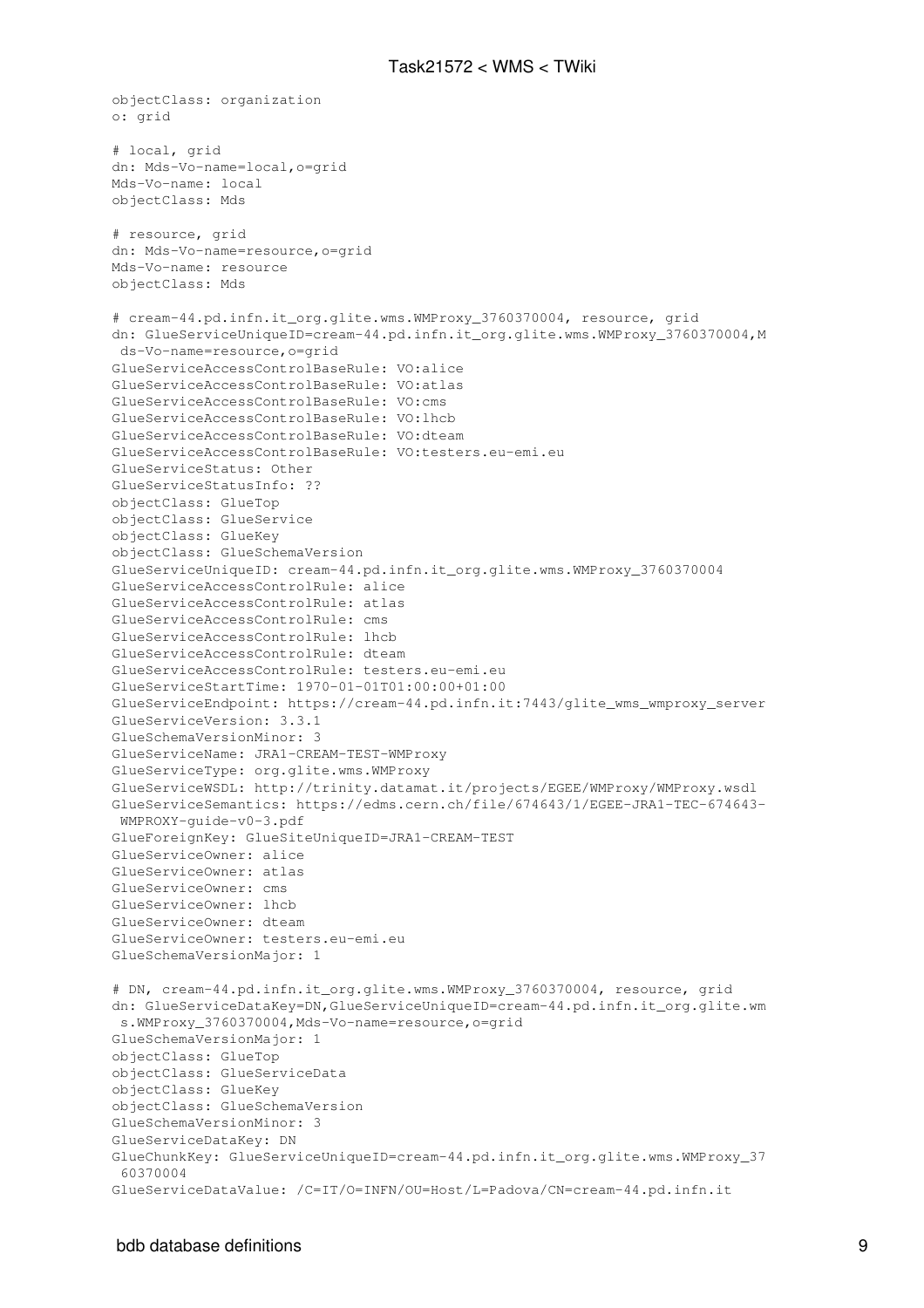```
# glite-info-service_version, cream-44.pd.infn.it_org.glite.wms.WMProxy_37603
  70004, resource, grid
dn: GlueServiceDataKey=glite-info-service_version,GlueServiceUniqueID=cream-44
  .pd.infn.it_org.glite.wms.WMProxy_3760370004,Mds-Vo-name=resource,o=grid
GlueSchemaVersionMajor: 1
objectClass: GlueTop
objectClass: GlueServiceData
objectClass: GlueKey
objectClass: GlueSchemaVersion
GlueSchemaVersionMinor: 3
GlueServiceDataKey: glite-info-service_version
GlueChunkKey: GlueServiceUniqueID=cream-44.pd.infn.it_org.glite.wms.WMProxy_37
 60370004
GlueServiceDataValue: 1.6
# glite-info-service_hostname, cream-44.pd.infn.it_org.glite.wms.WMProxy_3760
  370004, resource, grid
dn: GlueServiceDataKey=glite-info-service_hostname,GlueServiceUniqueID=cream-4
 4.pd.infn.it_org.glite.wms.WMProxy_3760370004,Mds-Vo-name=resource,o=grid
GlueSchemaVersionMajor: 1
objectClass: GlueTop
objectClass: GlueServiceData
objectClass: GlueKey
objectClass: GlueSchemaVersion
GlueSchemaVersionMinor: 3
GlueServiceDataKey: glite-info-service_hostname
GlueChunkKey: GlueServiceUniqueID=cream-44.pd.infn.it_org.glite.wms.WMProxy_37
  60370004
GlueServiceDataValue: cream-44.pd.infn.it
# search result
search: 2
result: 0 Success
# numResponses: 8
```

```
# numEntries: 7
```
### <span id="page-10-0"></span>**Stats database definitions**

• ldapsearch -x -H ldap://cream-44.pd.infn.it:2170 -b 'o=infosys'

```
# extended LDIF
#
# LDAPv3
# base <o=infosys> with scope subtree
# filter: (objectclass=*)
# requesting: ALL
#
# infosys
dn: o=infosys
objectClass: organization
o: infosys
# zip, infosys
dn: CompressionType=zip,o=infosys
objectClass: CompressedContent
Hostname: localhost
CompressionType: zip
Data: file:///var/run/bdii/archive/11-07-19-15-51-44-snapshot.gz
# localhost, infosys
dn: Hostname=localhost,o=infosys
objectClass: UpdateStats
```

```
Stats database definitions and the state of the state of the state of the state of the state of the state of the state of the state of the state of the state of the state of the state of the state of the state of the state
```
Hostname: localhost FailedDeletes: 0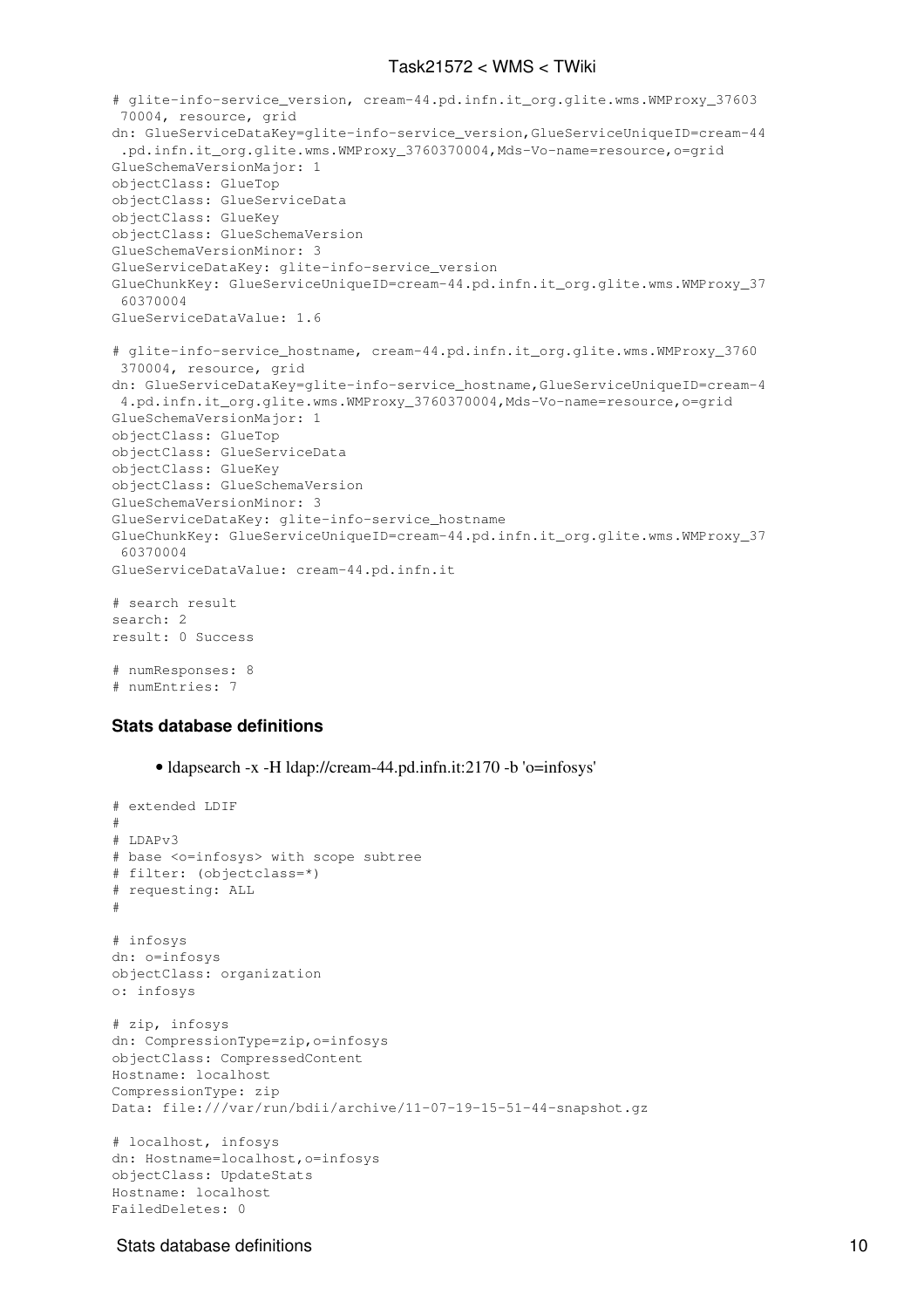ModifiedEntries: 5 DeletedEntries: 0 UpdateTime: 0 FailedAdds: 0 FailedModifies: 0 TotalEntries: 14 QueryTime: 0 NewEntries: 1 DBUpdateTime: 0 ReadTime: 0 PluginsTime: 0 ProvidersTime: 0 # search result search: 2 result: 0 Success # numResponses: 4 # numEntries: 3

### <span id="page-11-0"></span>**GLUE 2.0 database definitions**

• ldapsearch -x -H ldap://cream-44.pd.infn.it:2170 -b 'o=glue'

```
# extended LDIF
#
# LDAPv3
# base <o=glue> with scope subtree
# filter: (objectclass=*)
# requesting: ALL
#
# glue
dn: o=glue
objectClass: organization
o: glue
# grid, glue
dn: GLUE2GroupID=grid,o=glue
objectClass: GLUE2Group
GLUE2GroupID: grid
# resource, glue
dn: GLUE2GroupID=resource,o=glue
objectClass: GLUE2Group
GLUE2GroupID: resource
# cream-44.pd.infn.it_wmproxy_3760370004, resource, glue
dn: GLUE2ServiceID=cream-44.pd.infn.it_wmproxy_3760370004,GLUE2GroupID=resourc
 e,o=glue
GLUE2EntityValidity: 3600
GLUE2ServiceType: org.glite.wms.WMProxy
GLUE2ServiceID: cream-44.pd.infn.it_wmproxy_3760370004
objectClass: GLUE2Service
GLUE2ServiceQualityLevel: production
GLUE2EntityOtherInfo: InfoProviderName=glite-info-glue2-service
GLUE2EntityOtherInfo: InfoProviderVersion=1.1
GLUE2EntityOtherInfo: InfoProviderHost=cream-44.pd.infn.it
GLUE2ServiceComplexity: endpointType=1, share=0, resource=0
GLUE2EntityName: JRA1-CREAM-TEST-WMProxy
GLUE2ServiceAdminDomainForeignKey: JRA1-CREAM-TEST
GLUE2EntityCreationTime: 2011-07-19T13:53:44Z
# cream-44.pd.infn.it_wmproxy_3760370004_org.glite.wms.WMProxy_3760370004, cr
```

```
 eam-44.pd.infn.it_wmproxy_3760370004, resource, glue
dn: GLUE2EndpointID=cream-44.pd.infn.it_wmproxy_3760370004_org.glite.wms.WMPro
```
### GLUE 2.0 database definitions 11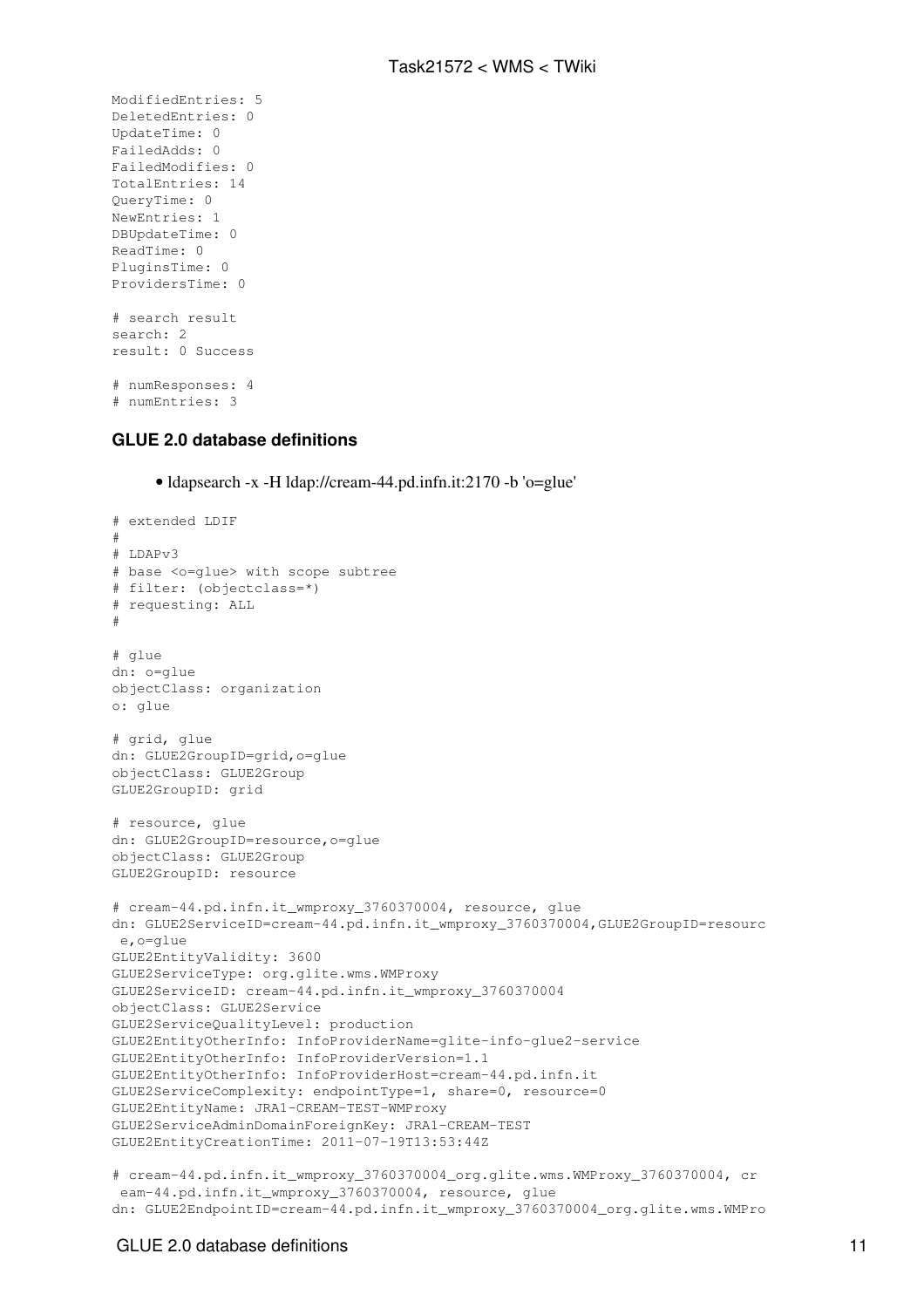```
 xy_3760370004,GLUE2ServiceID=cream-44.pd.infn.it_wmproxy_3760370004,GLUE2Grou
 pID=resource,o=glue
GLUE2EndpointIssuerCA: /C=IT/O=INFN/CN=INFN CA
GLUE2EntityValidity: 3600
GLUE2EndpointQualityLevel: production
GLUE2EndpointInterfaceName: org.glite.wms.WMProxy
GLUE2EndpointTrustedCA: IGTF
objectClass: GLUE2Endpoint
GLUE2EndpointID: cream-44.pd.infn.it_wmproxy_3760370004_org.glite.wms.WMProxy_
 3760370004
GLUE2EndpointInterfaceVersion: 3.3.1
GLUE2EndpointURL: https://cream-44.pd.infn.it:7443/glite_wms_wmproxy_server
GLUE2EntityOtherInfo: InfoProviderName=glite-info-glue2-endpoint
GLUE2EntityOtherInfo: InfoProviderVersion=1.1
GLUE2EntityOtherInfo: InfoProviderHost=cream-44.pd.infn.it
GLUE2EntityOtherInfo: MiddlewareName=EMI
GLUE2EntityOtherInfo: MiddlewareVersion=1.1.0-1
GLUE2EndpointDowntimeInfo: See the GOC DB for downtimes: https://goc.egi.eu/
GLUE2EndpointWSDL: http://trinity.datamat.it/projects/EGEE/WMProxy/WMProxy.wsd
 l
GLUE2EndpointServingState: production
GLUE2EndpointHealthState: other
GLUE2EndpointSemantics: https://edms.cern.ch/file/674643/1/EGEE-JRA1-TEC-67464
 3-WMPROXY-guide-v0-3.pdf
GLUE2EndpointServiceForeignKey: cream-44.pd.infn.it_wmproxy_3760370004
GLUE2EntityName: WMProxy endpoint for Service cream-44.pd.infn.it_wmproxy_3760
  370004
GLUE2EndpointTechnology: webservice
GLUE2EntityCreationTime: 2011-07-19T13:53:44Z
# DN_1, cream-44.pd.infn.it_wmproxy_3760370004_org.glite.wms.WMProxy_37603700
 04, cream-44.pd.infn.it_wmproxy_3760370004, resource, glue
dn: GLUE2ExtensionLocalID=DN_1,GLUE2EndpointID=cream-44.pd.infn.it_wmproxy_376
  0370004_org.glite.wms.WMProxy_3760370004,GLUE2ServiceID=cream-44.pd.infn.it_w
 mproxy_3760370004,GLUE2GroupID=resource,o=glue
GLUE2ExtensionLocalID: DN_1
GLUE2ExtensionKey: DN
objectClass: GLUE2Extension
GLUE2ExtensionValue: /C=IT/O=INFN/OU=Host/L=Padova/CN=cream-44.pd.infn.it
GLUE2ExtensionEntityForeignKey: cream-44.pd.infn.it_wmproxy_3760370004_org.gli
 te.wms.WMProxy_3760370004
# cream-44.pd.infn.it_wmproxy_3760370004_org.glite.wms.WMProxy_3760370004_Pol
 icy, cream-44.pd.infn.it_wmproxy_3760370004_org.glite.wms.WMProxy_3760370004
  , cream-44.pd.infn.it_wmproxy_3760370004, resource, glue
dn: GLUE2PolicyID=cream-44.pd.infn.it_wmproxy_3760370004_org.glite.wms.WMProxy
 _3760370004_Policy,GLUE2EndpointID=cream-44.pd.infn.it_wmproxy_3760370004_org
  .glite.wms.WMProxy_3760370004,GLUE2ServiceID=cream-44.pd.infn.it_wmproxy_3760
  370004,GLUE2GroupID=resource,o=glue
GLUE2AccessPolicyEndpointForeignKey: cream-44.pd.infn.it_wmproxy_3760370004_or
 g.glite.wms.WMProxy_3760370004
GLUE2EntityValidity: 3600
objectClass: GLUE2Policy
objectClass: GLUE2AccessPolicy
GLUE2PolicyRule: VO:alice
GLUE2PolicyRule: VO:atlas
GLUE2PolicyRule: VO:cms
GLUE2PolicyRule: VO:lhcb
GLUE2PolicyRule: VO:dteam
GLUE2PolicyRule: VO:testers.eu-emi.eu
GLUE2PolicyScheme: org.glite.standard
GLUE2EntityOtherInfo: InfoProviderName=glite-info-glue2-endpoint
GLUE2EntityOtherInfo: InfoProviderVersion=1.1
GLUE2EntityOtherInfo: InfoProviderHost=cream-44.pd.infn.it
GLUE2PolicyUserDomainForeignKey: alice
GLUE2PolicyUserDomainForeignKey: atlas
GLUE2PolicyUserDomainForeignKey: cms
```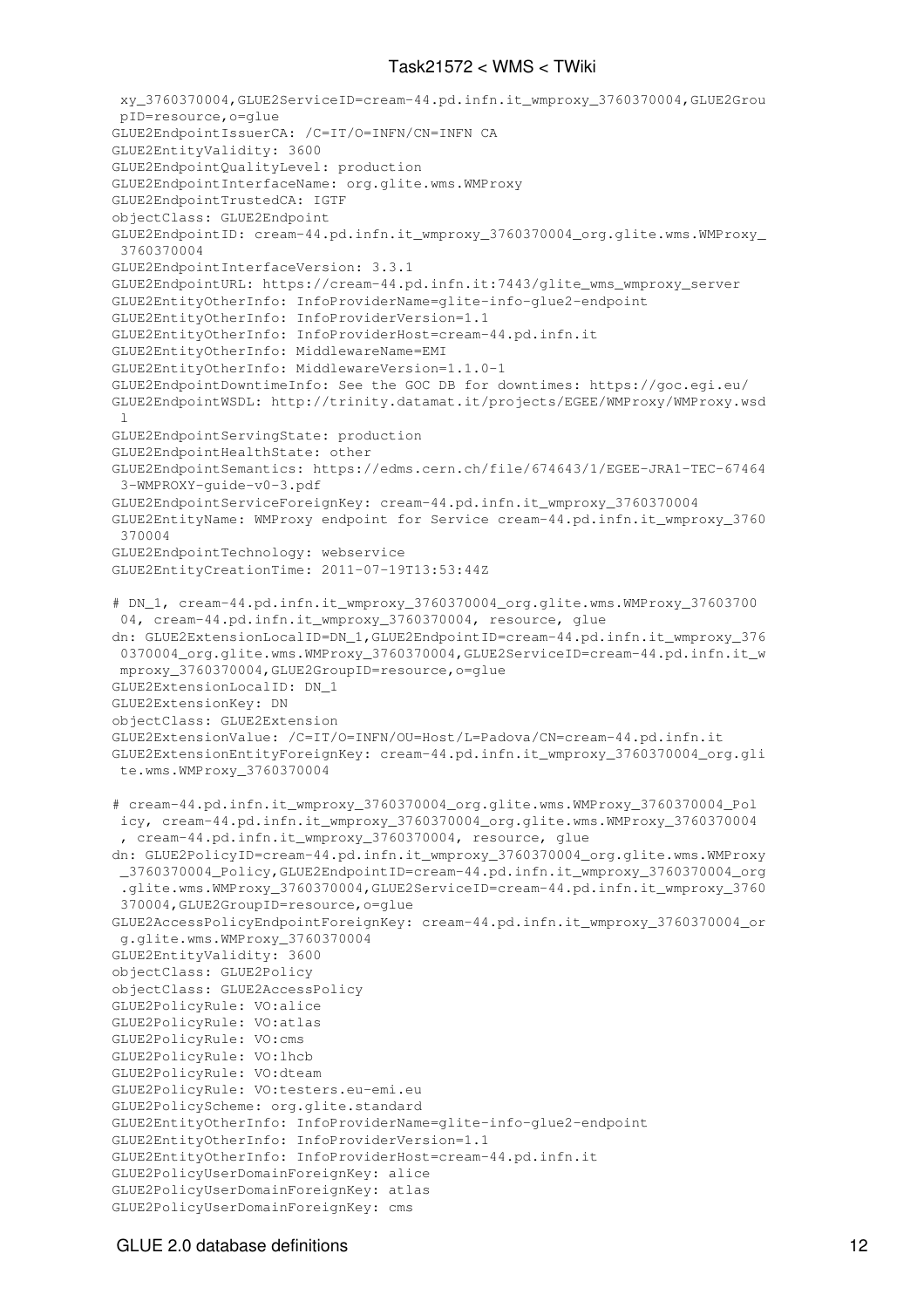```
GLUE2PolicyUserDomainForeignKey: lhcb
GLUE2PolicyUserDomainForeignKey: dteam
GLUE2PolicyUserDomainForeignKey: testers.eu-emi.eu
GLUE2PolicyID: cream-44.pd.infn.it_wmproxy_3760370004_org.glite.wms.WMProxy_37
  60370004_Policy
GLUE2EntityName: Access control rules for Endpoint cream-44.pd.infn.it_wmproxy
  _3760370004_org.glite.wms.WMProxy_3760370004
GLUE2EntityCreationTime: 2011-07-19T13:53:44Z
# search result
search: 2
result: 0 Success
# numResponses: 8
# numEntries: 7
```
## <span id="page-13-0"></span>**Check Bugs (Regression tests)**

### <span id="page-13-1"></span>**Bug [#84155](https://savannah.cern.ch/bugs/?84155) : Internal proxy structure convertion error in ICE FIXED**

Take a long jdl where MyProxyServer attribute is set and that require a cream CE as destination; like this one:

```
[ale@cream-12 UI]$ cat 84155.jdl 
[
Executable = ''/\text{bin/sleep} ;
Input Sandbox = { "/home/ale/UI/data/pipe" };Arguments="900";
Environment={"VARIABLE=test"};
Myproxyserver="myproxy.cnaf.infn.it";
requirements = RegExp("/cream-",other.GlueCEUniqueID);
]
```
#### Submit it with a shorter proxy:

```
[ale@cream-12 UI]$ voms-proxy-init -voms dteam --valid 00:15
Your identity: /C=IT/O=INFN/OU=Personal Certificate/L=Padova/CN=Alessio Gianelle
Creating temporary proxy .......................... Done
Contacting voms.hellasgrid.gr:15004 [/C=GR/O=HellasGrid/OU=hellasgrid.gr/CN=voms.hellasgrid.gr]
Creating proxy .................................................................................... Done
Your proxy is valid until Tue Jul 19 13:34:37 2011
[ale@cream-12 UI]$ glite-wms-job-submit -a -c etc/wmp_devel11.conf 84155.jdl
Connecting to the service https://devel11.cnaf.infn.it:7443/glite_wms_wmproxy_server
====================== glite-wms-job-submit Success ======================
The job has been successfully submitted to the WMProxy
Your job identifier is:
https://devel11.cnaf.infn.it:9000/AszPQkHVQRVNgOE9g25NpA
==========================================================================
Check that its proxy is valid for no more that 15 minutes:
[ale@cream-12 UI]$ glite-wms-job-info -p https://devel11.cnaf.infn.it:9000/AszPQkHVQRVNgOE9g25NpA
```
Connecting to the service https://devel11.cnaf.infn.it:7443/glite\_wms\_wmproxy\_server

======================= glite-wms-job-info Success =======================

Check Bugs (Regression tests) 13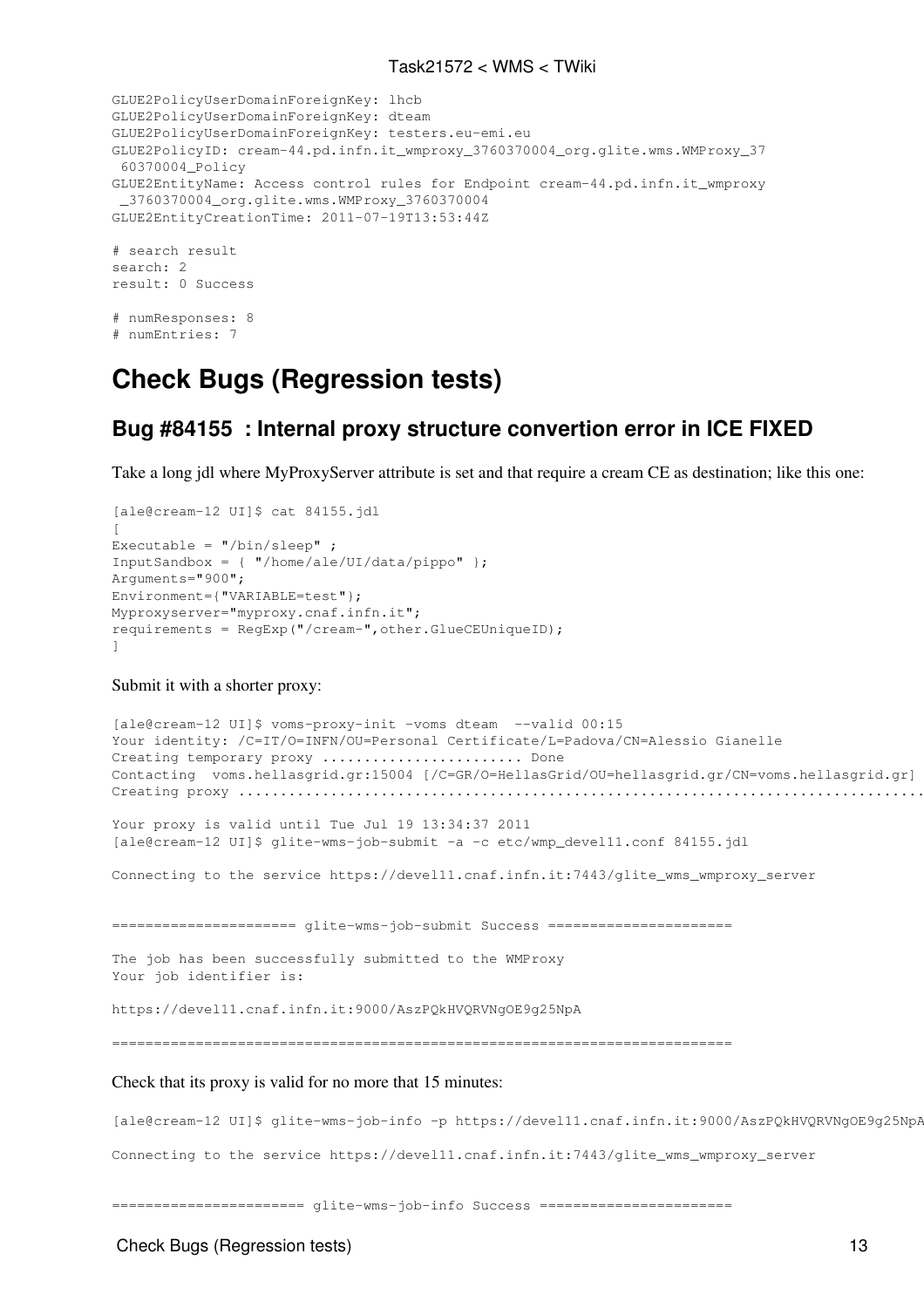```
Your proxy delegated to the endpoint https://devel11.cnaf.infn.it:7443/glite_wms_wmproxy_server
  for the job https://devel11.cnaf.infn.it:9000/AszPQkHVQRVNgOE9g25NpA :
Subject : /C=IT/O=INFN/OU=Personal Certificate/L=Padova/CN=Alessio Gianelle/CN=proxy/CN=proxy
Issuer : /C=IT/O=INFN/OU=Personal Certificate/L=Padova/CN=Alessio Gianelle/CN=proxy
Identity : /C=IT/O=INFN/OU=Personal Certificate/L=Padova/CN=Alessio Gianelle/CN=proxy
Type : proxy
Strength : 512
StartDate : 19 July 2011 - 13:14:41
Expiration : 19 July 2011 - 13:33:41
Timeleft : 13 min 51 sec
=== VO dteam extension information ===
VO : dteam
Subject : /C=IT/O=INFN/OU=Personal Certificate/L=Padova/CN=Alessio Gianelle<br>Issuer : /C=GR/O=HellasGrid/OU=hellasgrid.gr/CN=voms.hellasgrid.gr
           : /C=GR/O=HellasGrid/OU=hellasgrid.gr/CN=voms.hellasgrid.gr
URI : voms.hellasgrid.gr:15004
Attribute : /dteam/Role=NULL/Capability=NULL
Attribute : /dteam/NGI_IT/Role=NULL/Capability=NULL
StartTime : 19 July 2011 - 13:19:37
Expiration : 19 July 2011 - 13:34:37
Timeleft : 14 min 47 sec
```
==========================================================================

#### Wait until it finishes successfully:

[ale@cream-12 ~]\$ glite-wms-job-status https://devel11.cnaf.infn.it:9000/AszPQkHVQRVNgOE9g25NpA

======================= glite-wms-job-status Success ===================== BOOKKEEPING INFORMATION: Status info for the Job : https://devel11.cnaf.infn.it:9000/AszPQkHVQRVNgOE9g25NpA Current Status: Done (Success) Logged Reason(s): - job completed - Job Terminated Successfully Exit code: 0

Status Reason: Job Terminated Successfully Destination: grid-cr4.desy.de:8443/cream-pbs-operations Submitted: Tue Jul 19 13:19:42 2011 CEST ==========================================================================

We can also check directly the command on the WMS. First of all find the proxy associated with the job in the persist directory of ice:

```
[root@devel11 ~]# openssl x509 -noout -text -in /var/ice/persist_dir/2A9DAF04C398C21D6ADF7E884BC1
Certificate:
     Data:
         Version: 3 (0x2)
         Serial Number: 1311074381 (0x4e25684d)
         Signature Algorithm: md5WithRSAEncryption
         Issuer: C=IT, O=INFN, OU=Personal Certificate, L=Padova, CN=Alessio Gianelle, CN=proxy
         Validity
             Not Before: Jul 19 11:14:41 2011 GMT
             Not After : Jul 19 11:33:41 2011 GMT
        Subject: C=IT, O=INFN, OU=Personal Certificate, L=Padova, CN=Alessio Gianelle, CN=proxy,
         Subject Public Key Info:
             Public Key Algorithm: rsaEncryption
             RSA Public Key: (512 bit)
                 Modulus (512 bit):
                     00:e3:ac:3f:29:d6:b2:51:8d:28:16:77:83:5a:c7:
                     6e:d8:fd:83:e2:23:8a:cd:be:c4:99:a1:84:8f:4f:
                     35:60:8b:3a:a7:30:e4:fd:ea:6a:cd:1a:c2:ea:ca:
                     30:94:73:c8:de:15:64:1f:7b:ca:94:40:20:cb:ee:
```